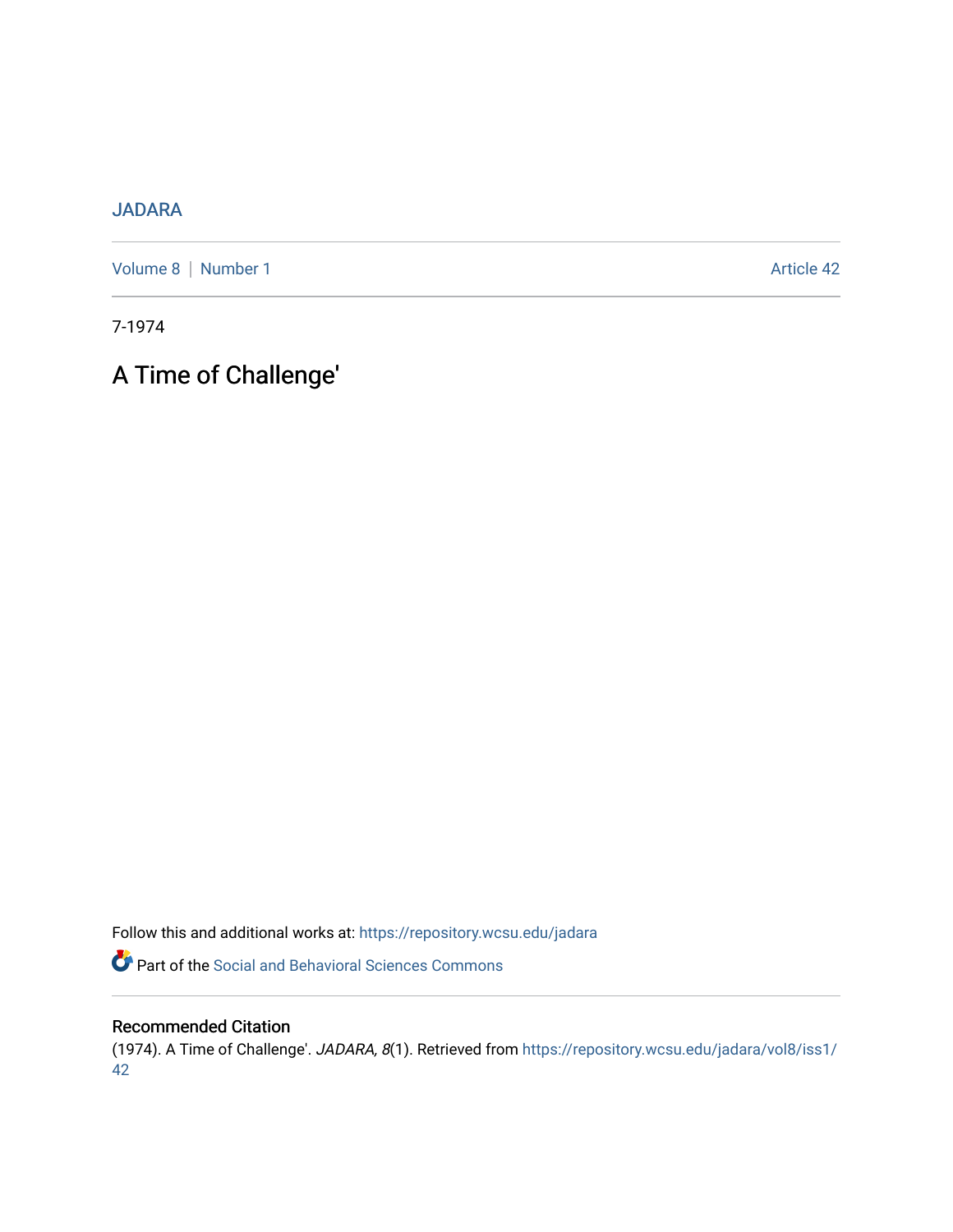# A TIME OF CHALLENGE'

A time of challenge is a time when something important to us is not as secure as it once was; it is a time when there are risks; but it also can be and often is a time for renewed commitment and growth. It is now that time  $-$  a time of challenge  $-$  for those of us who want the benefits of rehabilitation for all people who need them.

With a new rehabilitation law, with a revenue sharing political philosophy, with unofficial papers advocating the phasing out of the direct funding of helping services on the part of government, what do we do?

In a time of challenge, we take the initiative. We take the initiative not for ourselves but in order to provide the services which will restore thousands of people to productive, happy lives. In my opinion, this initiative must take three forms.

### Broadening the Concept of Rehabilitation

 $\overline{\phantom{0}}$ \

 $\mathbf{f}$ 

不可以 经零售货

 $\mathcal{G}$ 

劀

The concept of rehabilitation must be broadened so it can apply to still more human problems facing our society. Rehabilitation is not only the answer to persons who have a physically handicapping condition. It is also the answer to persons who are angry at society, to persons who turn on society, to persons who cannot work productively, to persons who are tempoarily lost in our society.

The concept of rehabilitation  $-$  the assumptions, the goals, the structure, and the values it represents — are indigenous to the United States. Out of decades and decades of history, the United States has been the one nation that has come up with an organized structure which restores individuals and helps to integrate them once again into society in a productive way. Prior to this, other societies largely counted handicapped people out and in time did away with those persons who did not correspond to a particular set of norms.

The concept of rehabilitation for physically handicapped persons has now been well tested. We should develop this idea to the point where it replaces those aspects of our society that seek retribution from individuals who are different. In other words, the concept of rehabilitation with its purposes of restoration must become not only a way of thinking but a way of life.

#### **Rehabilitation in Practice**

Rehabilitation has been the most needed, best administered, most thoroughly evaluated, and probably the most effective program supported in part by the Federal government. It is not only cost effective, it is also client effective. In spite of the

1

<sup>\*</sup>A talk by Edward C. Merrill, Jr., President, Gallaudet College, Washington, D.C., presented at the PRWAD banquet, Tucson, Arizona, February 14, 1974.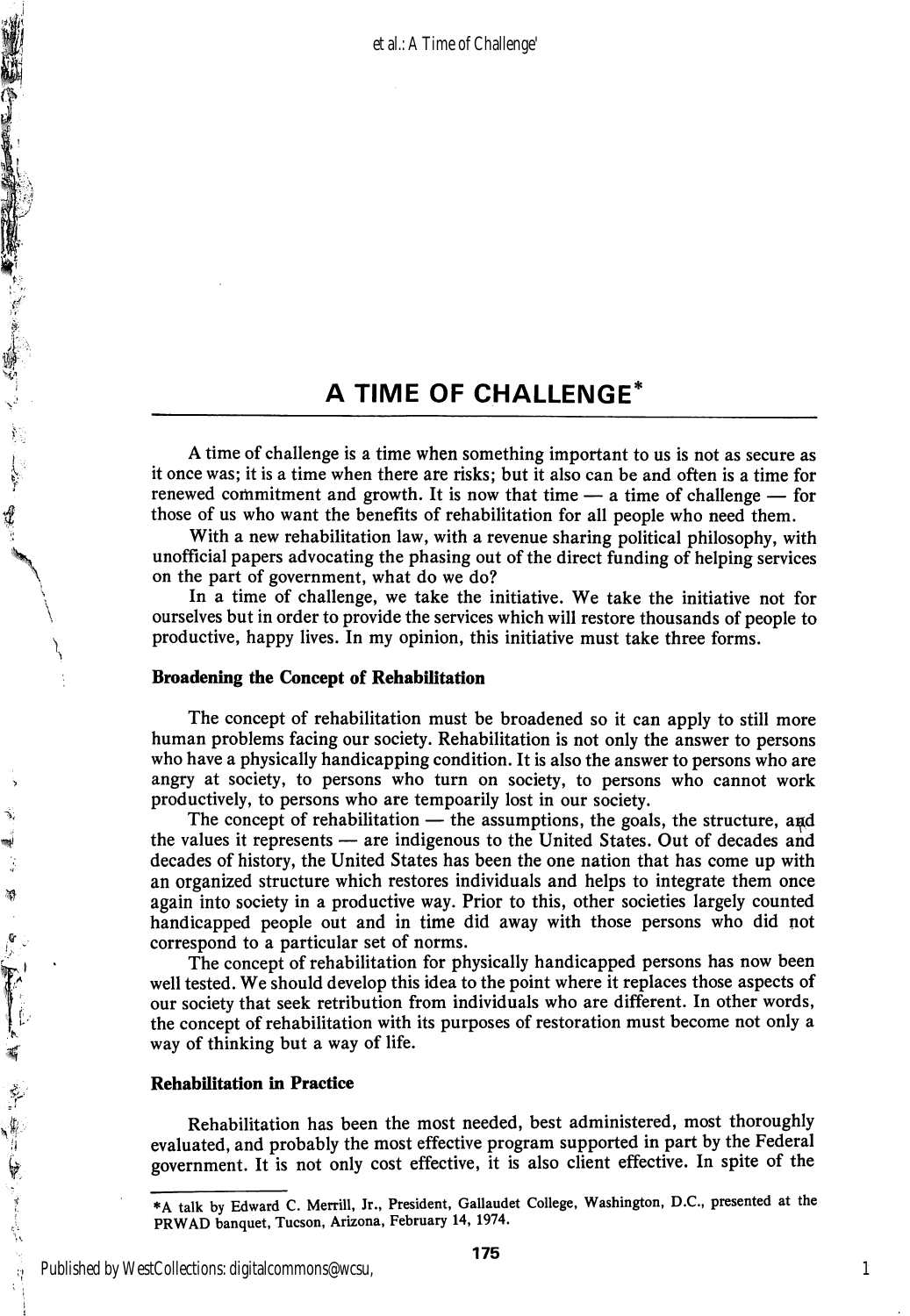generally good reputation of rehabilitation as a Federal-State partnership, perform ance is still the name of the game.

If people continue to receive positive support from rehabilitation and if they receive help that results in their independence, they will support rehabilitation programs politically. The real test is still in the field. Never before has it been more important to demonstrate the effectiveness of rehabilitation through performance. Success in the field is the success which counts for the client and his family. Success here is also the building block which develops additional resources for rehabilitation at the state and national levels.

### Sources of Leadership

A time of challenge is inevitably a time for leadership. The rehabilitation movement in the United States is very young as a major social service. It has developed well and been recognized as effective largely because of the dynamic personal leadership of persons like Mary E. Switzer. We still need this kind of strong, personal leadership but we also need more.

Leadership in a democratic society does not stem only from persons in authority. It more nearly takes the form of a large number of individuals who can and will discharge a set of leadership functions. We need professional individuals, clients, and friends working for rehabilitation who can point up the human problems of people who can find and share information about needs, who can demonstrate consideration for other people and other ideas, who are not afraid of evaluation, and who will work together. If we can develop this kind of dynamic interrelationship among us, leadership will emerge and the functions of leadership for developing, broadening, and implementing rehabilitation programs will be well served.

In a time of challenge, let us work together. Let us evolve a still more comprehensive and dynamic concept of rehabilitation. Let us demonstrate the human effectiveness and the cost effectiveness of rehabilitation. Finally, let us express our commitment to people and to this purpose by means of astute leadership.

In closing, permit me to share with you the words of Mary E. Switzer because we need to think about their meaning often:

"Life is faith and love, but most of all hope."—Mary E. Switzer

2

**Searches** 

灜

ႏ